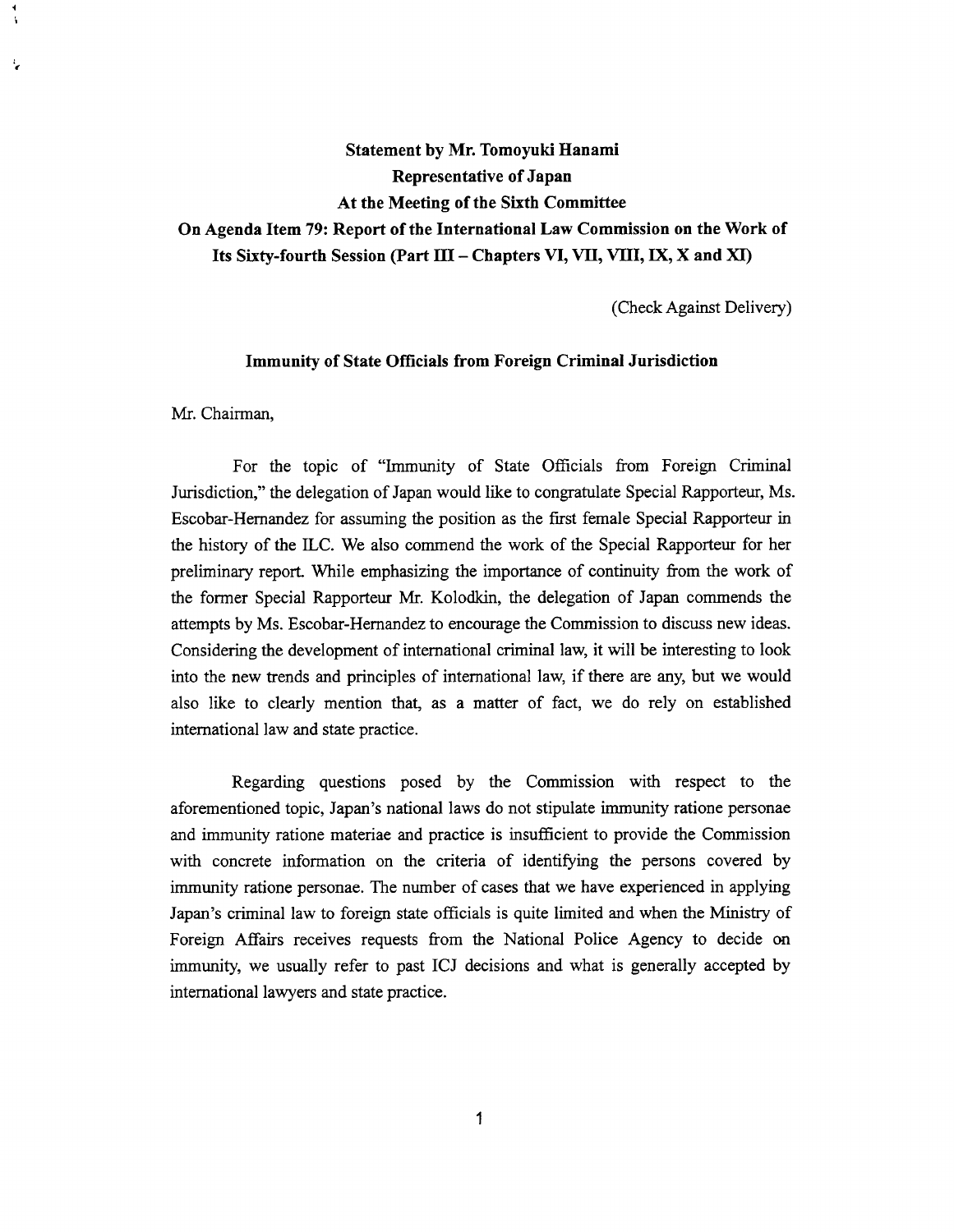If the Commission were to consider, for example, expanding immunity ratione personae beyond troika, it will need to discuss the criteria to define the scope of the officials.

÷.

J.

## **Provisional Application of Treaties**

Mr. Chairman,

For the topic of "Provisional Application of Treaties," the delegation of Japan would like to commend the work done by Mr. Juan Manuel Gómez-Robledo, Special Rapporteur on the topic that provided preliminary points of discussion. They were useful in fostering dialogues between members in the informal consultations.

The Commission undertook its discussion based on several points raised by the Special Rapporteur  $-1$ ) the procedural steps that would need to be considered as preconditions for the provisional application and for its termination; 2) the extent to which article 18 of the VCLT, which establishes the obligation not to defeat the object and purpose of a treaty prior to its entry into force, was relevant to the regime of provisional application under article 25 of the VCLT; 3) to what extent the legal situation created by the provisional application of treaties was relevant for the purpose of identifying rules of customary international law; and 4) the need for obtaining information on the practice of States.

Due to its preliminary nature, Japan is looking forward to further discussions on this topic with a view to deepening the understanding of the topic. Japan expects that the Commission, led by the Special Rapporteur, will bring forth a valuable outcome.

## **Formation and Evidence of Customary International Law**

Mr. Chairman,

The delegation of Japan would like to warmly congratulate Mr. Michael Wood for his appointment to the Special Rapporteur on the topic of "Formation and Evidence of Customary International Law." The members of the Commission exchanged their ideas based on the introductory notes by the Special Rapporteur, which described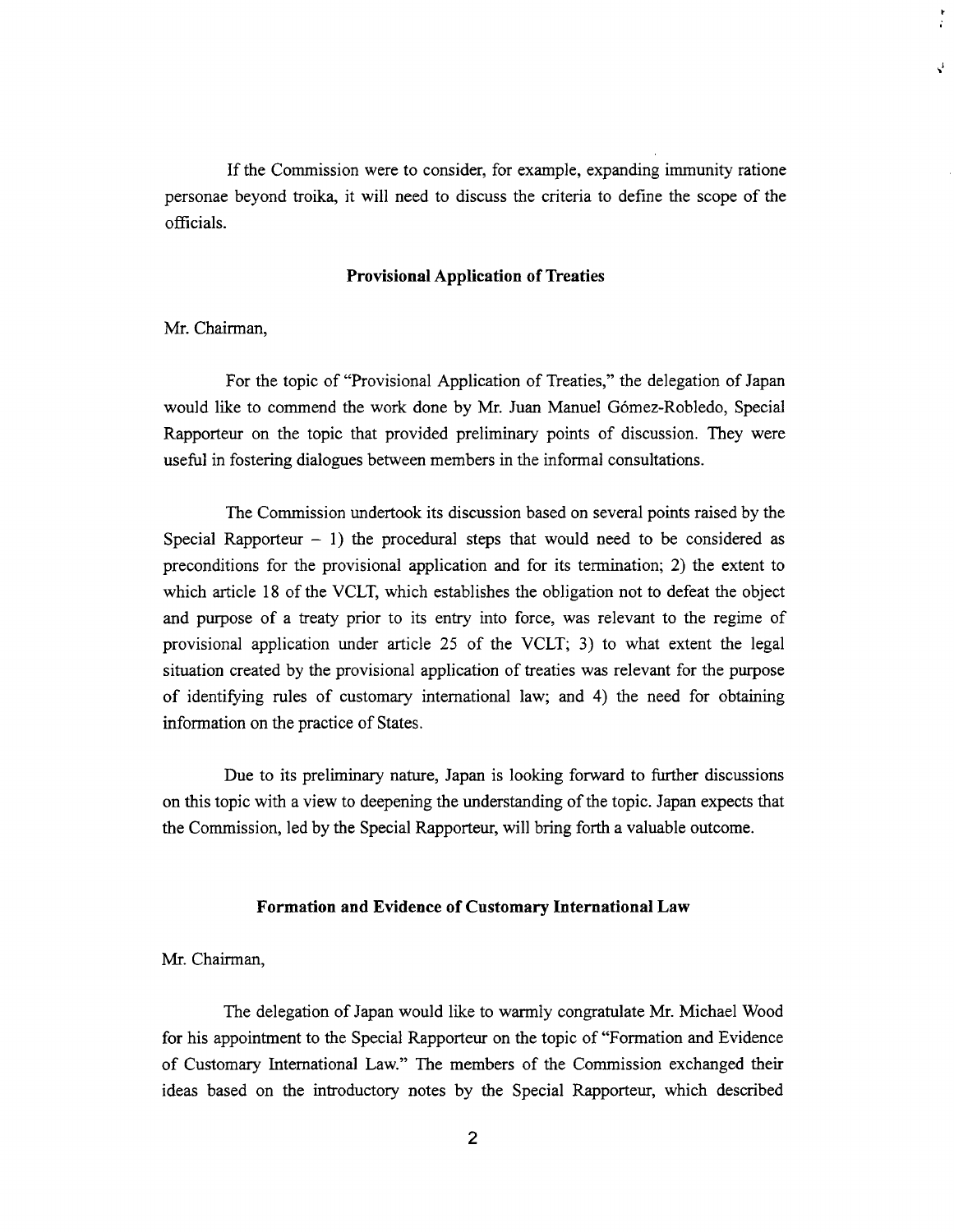preliminary points of discussion, inter alia, the scope of the topic and use of term, methodology, and points to be covered, and the final outcome, which is to be determined. Many of them commented with great interest, noting that the initial debate has shown the topic's importance and inherent difficulties. The delegation of Japan is going to follow the development of the future work of the Commission on this challenging topic.

#### **The Obligation to Extradite or Prosecute** *(aut dedere autjudicare)*

Mr. Chairman,

 $\bullet_i$ 

On the topic of "Obligation to Extradite or Prosecute," the delegation of Japan wishes to appreciate the efforts of the chairman, Mr. Kriangsak Kittichaisaree, and would like to express its gratitude to all the members of the Commission for their discussion on the topic.

The delegation of Japan takes note that in the course of the discussion during the Sixty-fourth session, it was suggested by some members that the Commission terminate its work on the topic. Bearing in mind the topic was given priority at the UN-General Assembly to be dealt with in the Commission, however, we support the conclusion of the Commission that an in-depth analysis of the judgment of the International Court of Justice in the *Questions relating to the Obligation to Prosecute or Extradite* case of 20 July 2012 would be required to assess fully its implications for the topic as well as to make its decision on the continuation of this topic. The delegation of Japan wishes that the discussion on this topic in the next session be beneficial for the Commission in order to determine the best conclusion.

At the same time, the delegation of Japan perceives that this topic would be useful for providing a basis for the ongoing discussion of "The Scope and Application of the Principle of Universal Jurisdiction" (Agenda item 84) in the Sixth Committee. We, therefore, call on the Commission to continue its deliberation of this topic from this point of view as well.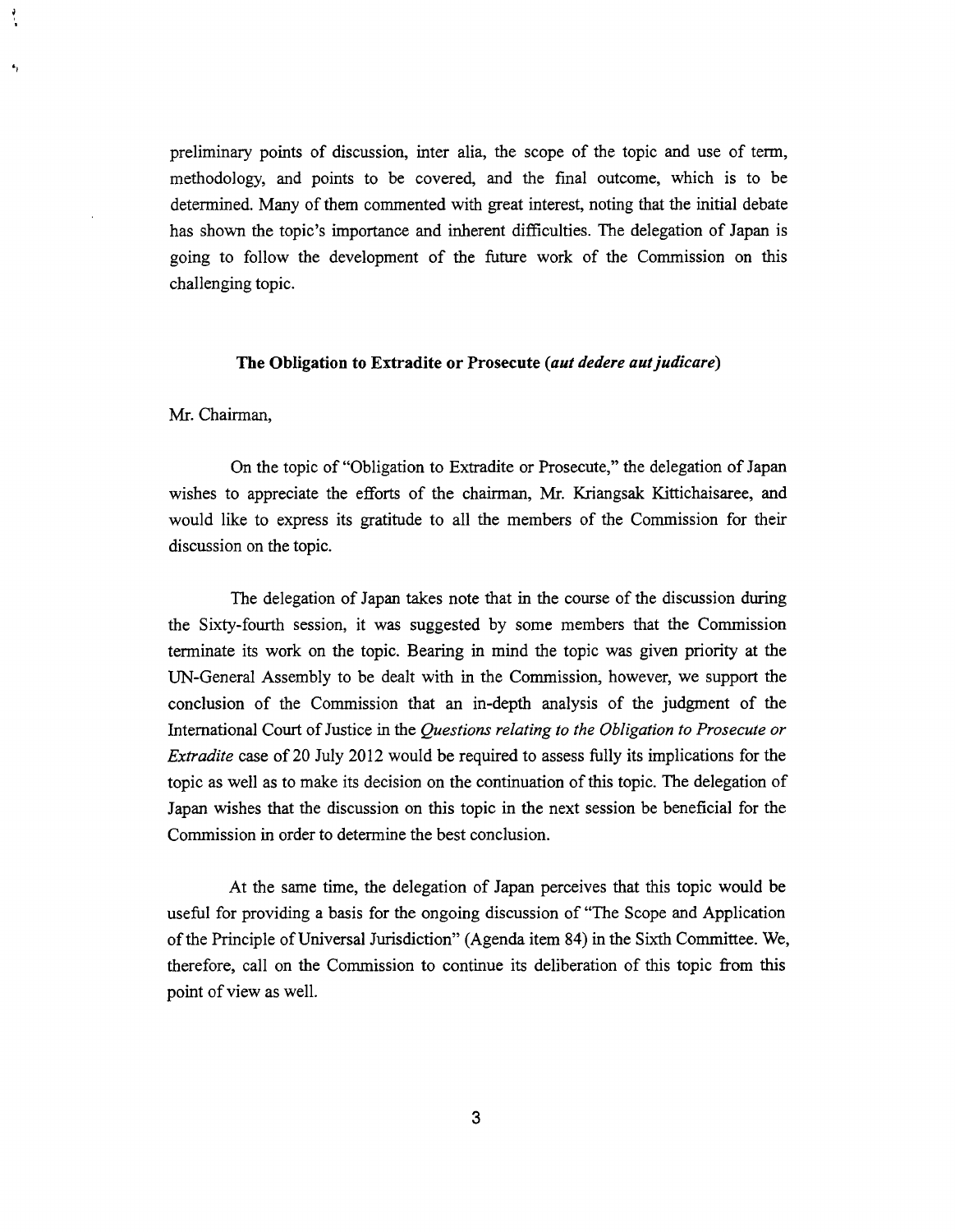## **Treaties over Time**

; .

Mr. Chairman,

Now we would like to offer comments on the topic of "Treaties over Time." First of all, the delegation of Japan would like to extend its appreciation to Mr. Georg Nolte, the chairman of the Study Group on the topic, for his significant contribution with his submission of the third report and energetic chairmanship which stimulated vigorous discussion among members.

In its  $64<sup>th</sup>$  session, the Study Group continued its deliberation of the second report submitted by the Chairman, and formulated the text of six additional preliminary conclusions, which are 1) subsequent practice as reflecting a position regarding the interpretation of a treaty; 2) specificity of subsequent practice; 3) the degree of active participation in a practice and silence; 4) effects of contradictory subsequent practice; 5) subsequent agreement or practice and formal amendment or interpretation procedures; and 6) subsequent practice and possible modification of a treaty.

The Study Group considered the third report also prepared by the Chairman which covers subsequent agreements and subsequent practice of States outside judicial and quasi-judicial proceedings. We appreciate the difficulty in collecting evidence of state practice on such issue as the "subsequent agreement" and "subsequent practice" in terms of Art. 31, para (a) and (b) of the VCLT, as we have still much to work out regarding the contour of these notions. Caution needs to be taken as to what falls under those two notions as the means to interpret treaties. We take the view that this exercise drew our attention to the need to identify the yardsticks by which to appreciate State practice.

Japan commends the decision taken by the Commission to change the format of the work on this topic and to appoint Mr. Nolte as Special Rapporteur for the topic "Subsequent Agreements and Subsequent Practice in Relation to the Interpretation of Treaties." We expect that the Commission, under the chairmanship of Mr. Nolte, will further discuss and elaborate on this topic in order to provide a useful tool to interpret the legal effect of subsequent agreements and subsequent practice prescribed in the VCLT.